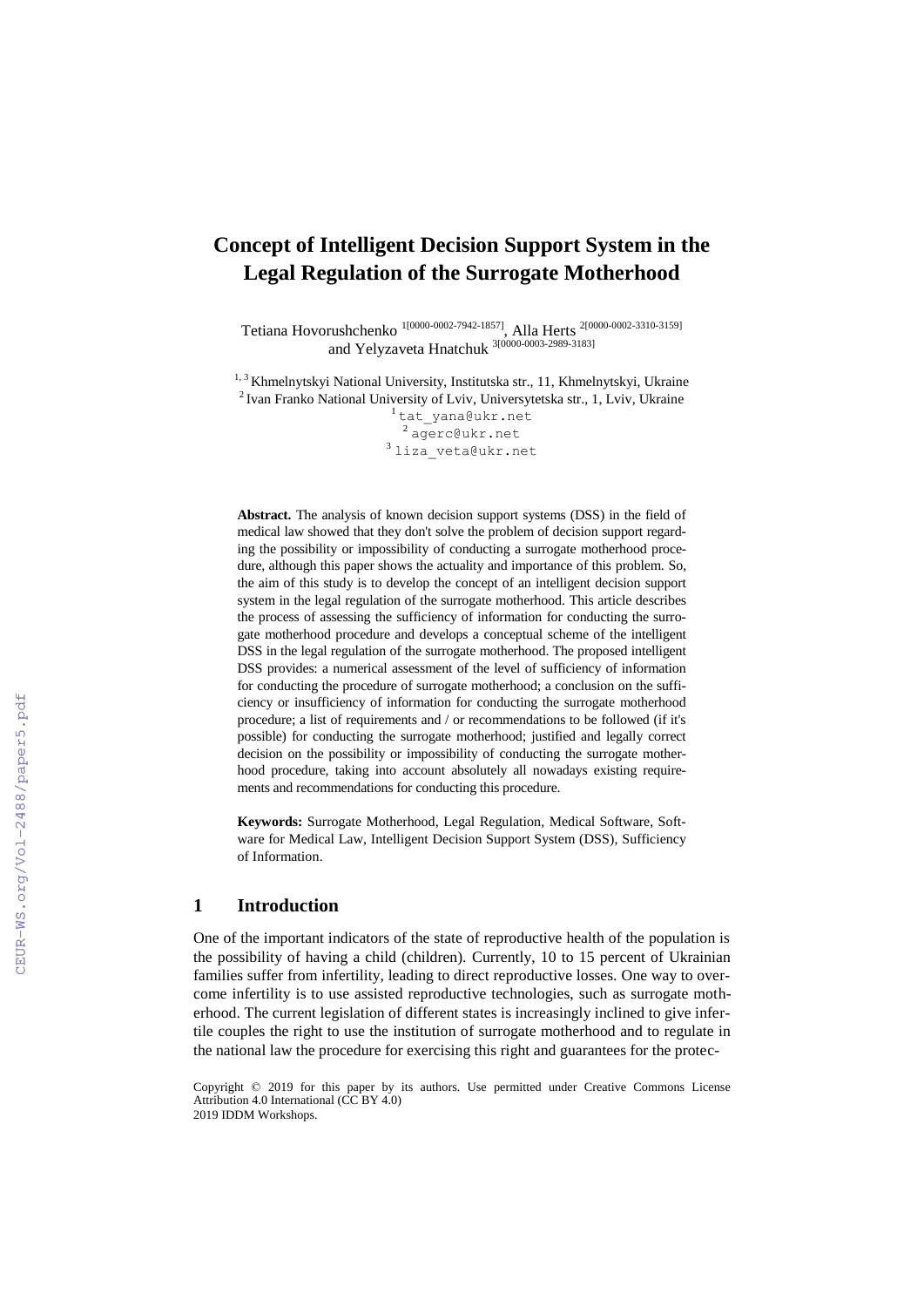tion of the rights of the surrogate mother. Almost all states of the USA, Canada, Brazil, Argentina, Hong Kong, Australia, South Africa Republic, Israel, Greece, Romania, the United Kingdom, and Ukraine are an inexhaustible list of countries that allow surrogate motherhood today. The prohibition of surrogate motherhood is enshrined in legislation in France, Sweden, Hungary, Germany, Iceland, Italy, Japan, Switzerland, Pakistan, Saudi Arabia, and Serbia.

Ukraine is one of the countries in which the assisted reproductive technologies are permitted at the legislative level [1], although the legal regulation of the surrogate motherhood in Ukraine is imperfect. The main problem of surrogate motherhood in Ukraine is the lack of a clear mechanism of action, especially when program participants are the citizens of countries where such a procedure is prohibited [2]. The issue of responsibility between the surrogate mother, the genetic parents, the doctors and the mediators remains open, moreover not only under the law, but above all to the child, who came into the world at someone's persistent desire, through medical manipulations of doctors. Therefore, in spite of the quite successful practice, there are many controversial issues that require research and solution. In addition, the low awareness of the population about the surrogate motherhood procedure generates discussions and the emergence of misinformation, which is detrimental to its purpose – the fight against infertility [3].

Today, the problem of developing medical software in Ukraine is urgent. The successful introduction of this software will help doctors to quickly receive new information on their specialty, will significantly increase the productivity of doctors, will improve the efficiency of use of health care resources, will accelerate the integration of Ukrainian medicine into the European medical space [4, 5]. Systems based on artificial intelligence and machine learning that facilitate decision making in health care are promising new tools in the era of 'personalized' or 'precision' medicine [6]. The paper [7] reviews the computerised decision support systems, which are designed to support clinicians in making decisions and thereby enhance the quality and safety of care.

Even more important is the development of multidisciplinary medical software, which is developed at the intersection of the medical and other subject domains – for example, software for medical law. But in the process of formulation of requirements for such software, significant information losses occur due to incomplete and different understanding of the needs and context of information, since standards for software development and standards of subject domains of medicine and law need to be taken into account [8].

Let's review the known decision support systems in the field of medical law. Most of the papers in this field focus on the legal regulation of the use of clinical decision support systems, especially about data sharing and privacy requirements – for example, papers [9-11].

But the paper [12] presents a mobile decision support system (DSS) prototype designed for healthcare providers of an emergency department to identify and follow the correct procedure based on applicable laws to mitigate the chance of incorrect actions being taken, along with the associated risks and preserve both the patients' and their own rights. The resulting mobile DSS enables clinicians to quickly access the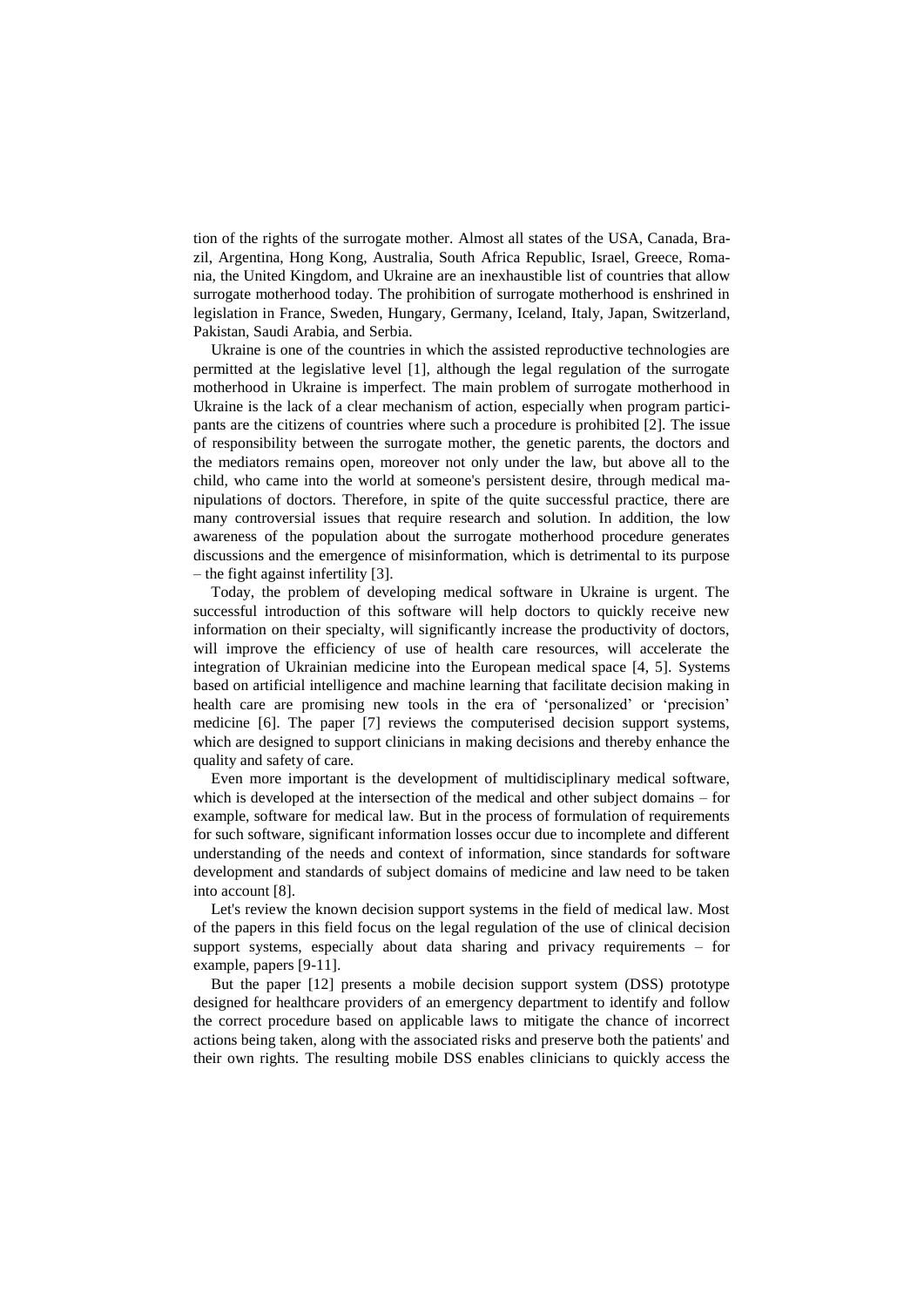correct information regarding their power and authority while also protecting the safety and welfare of the patient.

The article [13] presents a medical relational model (MRM) for the extraction of logical rules from medical law, required to design a medical decision support system (MDSS) that facilitates the process of exchanging data electronically with minimum human intervention. This methodology is to analyze the legal text and release records in compliance with the medical law.

Authors of [14] proposed the new content and infrastructure for harmonized documentation forms in the domain of organ transplantations enabling world-wide reuse and exchange.

The approximate reasoning system presented in the work [15] considers evaluation of a risk in the situation when physicians weigh necessity of the operation on a patient. The patient's clinical symptom levels, pathologically heightened, indicate the presence of a disease possible to recover by surgery. The authors wish to evaluate the extension of the operation danger by involving particularly designed fuzzy sets in the algorithm of approximate reasoning.

Obviously, none of the above known decision support systems in the field of medical law is intended to support decision-making about surrogate motherhood.

Given the above urgency and importance of the problem of legal regulation of surrogate motherhood, *the important and actual task* is the development of the DSS in the legal regulation of the surrogate motherhood. *The aim of this study* is the development of the concept of intelligent DSS in the legal regulation of the surrogate motherhood.

### **2 Basic Legal Issues of Using the Surrogate Motherhood**

For developing the DSS, which will bring real benefits to users, it is first necessary to find out what tasks it needs to solve and what properties it needs to have. For identifying these needs, and for identifying the content of the requirements, the subject domain analysis should be conducted. As a result of this activity, the goals and the set of tasks to be solved by potential users of the system should be clarified. In addition, subject domain analysis provides identifying the places of the potential improvements and assesses the impact of the made decisions. Therefore, during the analysis of the subject domain of the developed DSS should investigate the legal aspects and identify the main legal problems that arise when using surrogate motherhood.

Modern medicine identifies two types of surrogate motherhood [16]: 1) complete or gestational surrogacy – the transfer into the body of a surrogate mother the embryo of a person, which was conceived by family pair, wife and donor, donors; in this case, the surrogate mother has no genetic connection to the child; 2) partial or gender surrogacy – implies a genetic connection of the surrogate mother with the child, as the surrogate mother's egg is used. According to the Order of the Ministry of Health No. 787 [1], the surrogate motherhood is the artificial fertilization of an egg with the subsequent placement of an embryo in the uterus of another woman (surrogate mother). Therefore, the essence of surrogate motherhood is that the fertilized egg is transplanted to the organism of the genetically alien woman, who bears and gives birth to a child not for herself but for the family pair who cannot have children.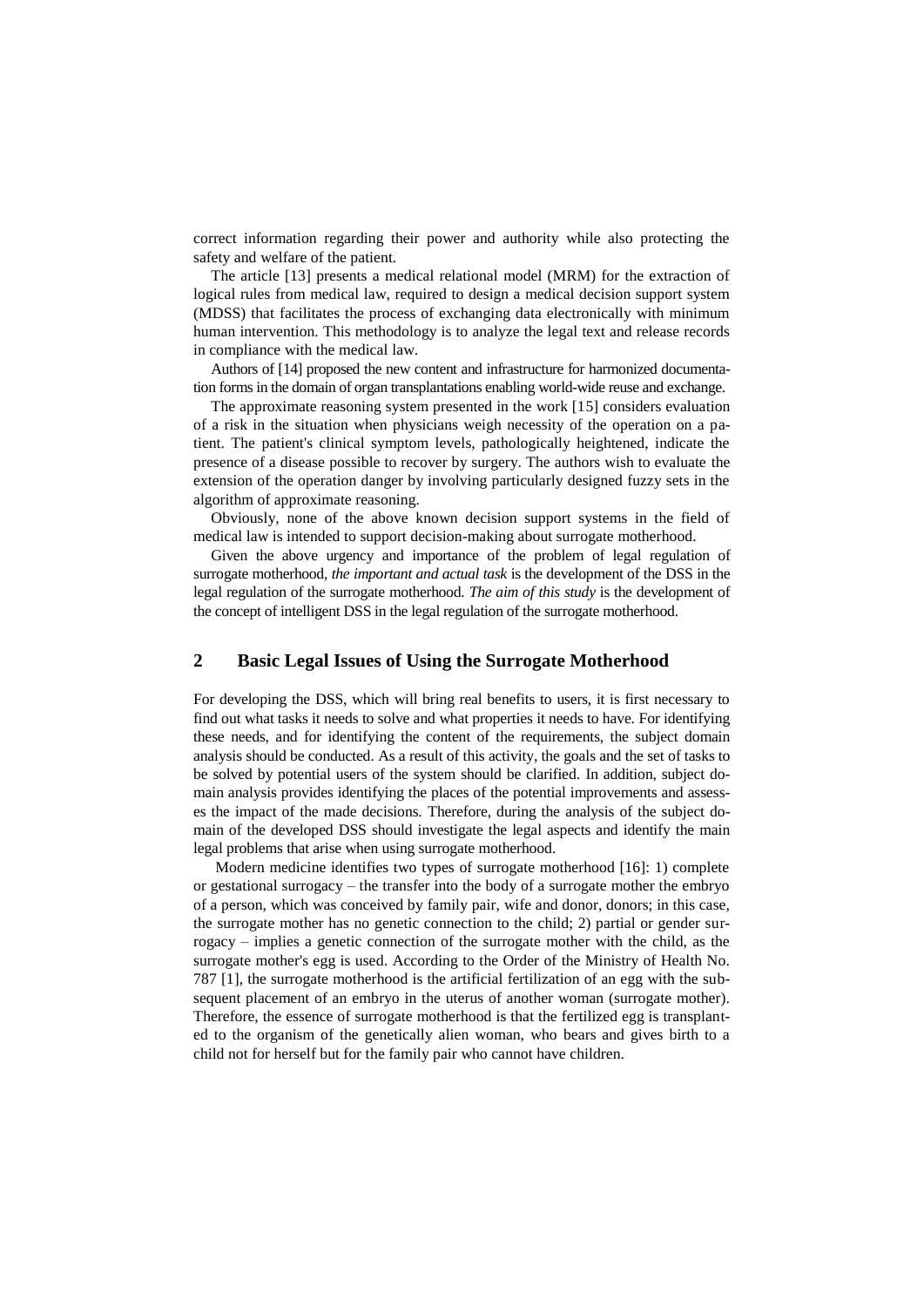*Necessary conditions for conducting the surrogate (substitute) motherhood are* [17]: 1) the presence of medical indications for surrogate motherhood; 2) the presence of documents, which are necessary for surrogate motherhood; 3) the spouse (or one of the future parents), in the interests of whom surrogate motherhood is exercised, must have a genetic connection with the child. It should be noted that Part 2 of Art. 123 of the Family Code of Ukraine [18] was changed in 2011, namely: after the words "conceived by spouses" the words "*man and woman*" were supplemented. Such changes have excluded the possibility of participation in surrogate motherhood programs of the foreign nationals who are registered in single-sex marriages. Considering the problems, which arise in childbearing for citizens of countries where surrogate motherhood is prohibited, in our opinion, the approval of surrogate motherhood by the law of the country, whose citizens order surrogate motherhood, should also be an important condition.

*The surrogate mother may be* the adult legal capable woman, which has own healthy child, which voluntary signs the written consent of the surrogate mother, and which has no medical contraindications. It is allowed to bear pregnancy by the close relatives of future parents (mother, sister, cousin, etc.).

*Concluding the contract about the surrogate motherhood, in our opinion, is actually possible under the following mandatory conditions:* 1) the surrogate mother must be adult, legal capable, have her own healthy child, provide voluntary consent on the surrogate motherhood and not have medical contraindications; she cannot also be an egg donor at the same time; 2) genetic parents who conclude such a contract cannot self bear and give birth to a child; wife and husband must be legally capable and they must have at least twenty-one years of age.

*A contract about the surrogate motherhood cannot be concluded by the wife and husband, who*: 1) are deprived of parental rights if these rights have not been renewed; 2) were party to the surrogate motherhood contract, but the contract was terminated by their fault; 3) were the adoptive parents (guardians, foster parents) of another child, but the adoption was abolished or invalidated because of their fault; 4) are registered or treated in a psychoneurological or narcological dispensary; 5) abuse of alcoholic beverages or drugs; 6) have no permanent residence and permanent income; 7) suffer from diseases, the list of which is approved by the Ministry of Health of Ukraine; 8) have been convicted of crimes against life and health, liberty, honor and dignity, sexual freedom and sexual integrity of a person, against public safety, public order and morality, in the sphere of narcotic drugs, psychotropic substances, their analogues or precursors, or have a criminal record which has not been cleared or not withdrawn in accordance with the procedure established by law; 9) require constant third-party care for health reasons; 10) are stateless persons.

*The essential conditions of contracts about surrogate motherhood* are also: the obligation of the surrogate mother to comply with all the doctor's instructions and to provide information on the state of her health and the health of her child; the consequences of not bearing the fetus or giving birth to a defective child, a child with physical or mental disabilities, with congenital anomalies or stillbirth; procedure in case of birth of twins; determination of the place of residence of the surrogate mother during the period of childbearing (recommended condition); the period during which the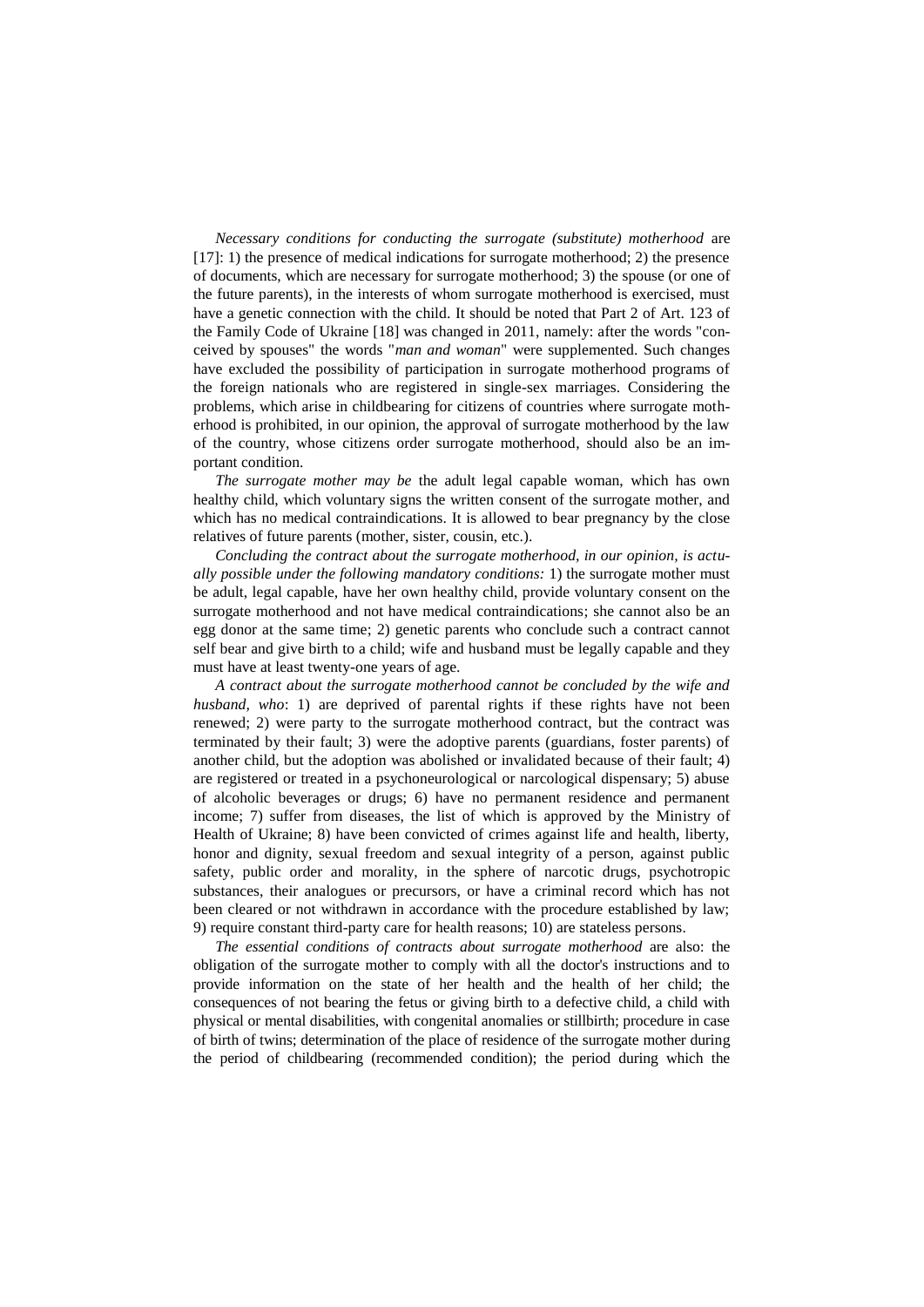surrogate mother must pass the child to the genetic parents and the parents are obliged to take the child (recommended condition); the amount of compensation to the surrogate mother for the birth of the child (recommended condition); procedure for reimbursement of expenses for medical care, food, surrogate mother's residence during the period of childbearing, childbirth and postpartum period (recommended condition).

In our view, for protecting the property and non-property rights and the legitimate interests of persons participating in the program of the surrogate motherhood, the following *legal means* can be applied: 1) preparation of a contract between surrogate mother and biological parents about carrying the child; 2) registration of the written consent of the biological parents for the carrying the embryo (obtained as a result of the extracorporal fertilization) by the surrogate mother (recommended condition); 3) registration of the written consent of the surrogate mother to carrying the embryo of the biological parents; 4) preparation of the statement of the surrogate mother about the absence of claim to the biological parents after the end of the program of the surrogate motherhood (recommended condition); 5) registration of the consent of the surrogate mother on the record of biological parents as parents of the child in the bodies of registration of acts of civil status (recommended condition).

*The doctor (medical institution) as the service provider (contractor) is obliged to provide in due time* the necessary, complete and reliable information about the services in order to secure the consumer's right to choose a medical institution and a doctor. This information should be provided before concluding the contract on the use of assisted reproductive technologies, as it should also be elucidated in the contract about the surrogate motherhood. The parties should receive full information about possible fertilization options and receive comprehensive and detailed consultation from a doctor (medical institution) who will perform the procedure of the implantation of the embryo to surrogate mother. The contractor is obliged to provide medical services using up-to-date diagnostic and treatment methods, in full compliance with the contract, and to provide the involvement of highly-qualified medical personnel for the provision of services under this contract.

Surrogacy involves a lot of decision-making, planning and preparation. So, all of the above results of the subject domain analysis are requirements (mandatory conditions) or recommendations (recommended conditions) that should be followed by future parents, surrogate mother or service provider (medical institution). Exactly these requirements and recommendations will form the basis of the decisions that will be offered by the developed intelligent DSS.

## **3 Concept of Intelligent Decision Support System in the Legal Regulation of the Surrogate Motherhood**

The developed intelligent decision support system in the legal regulation of the surrogate motherhood will belong to the information-analytical medical software (software for identifying and planning all resources of the medical institution, which are necessary for conducting the medical-diagnostic activity and accounting in the process of providing the medical services [4]). It will be the clinical decision support systems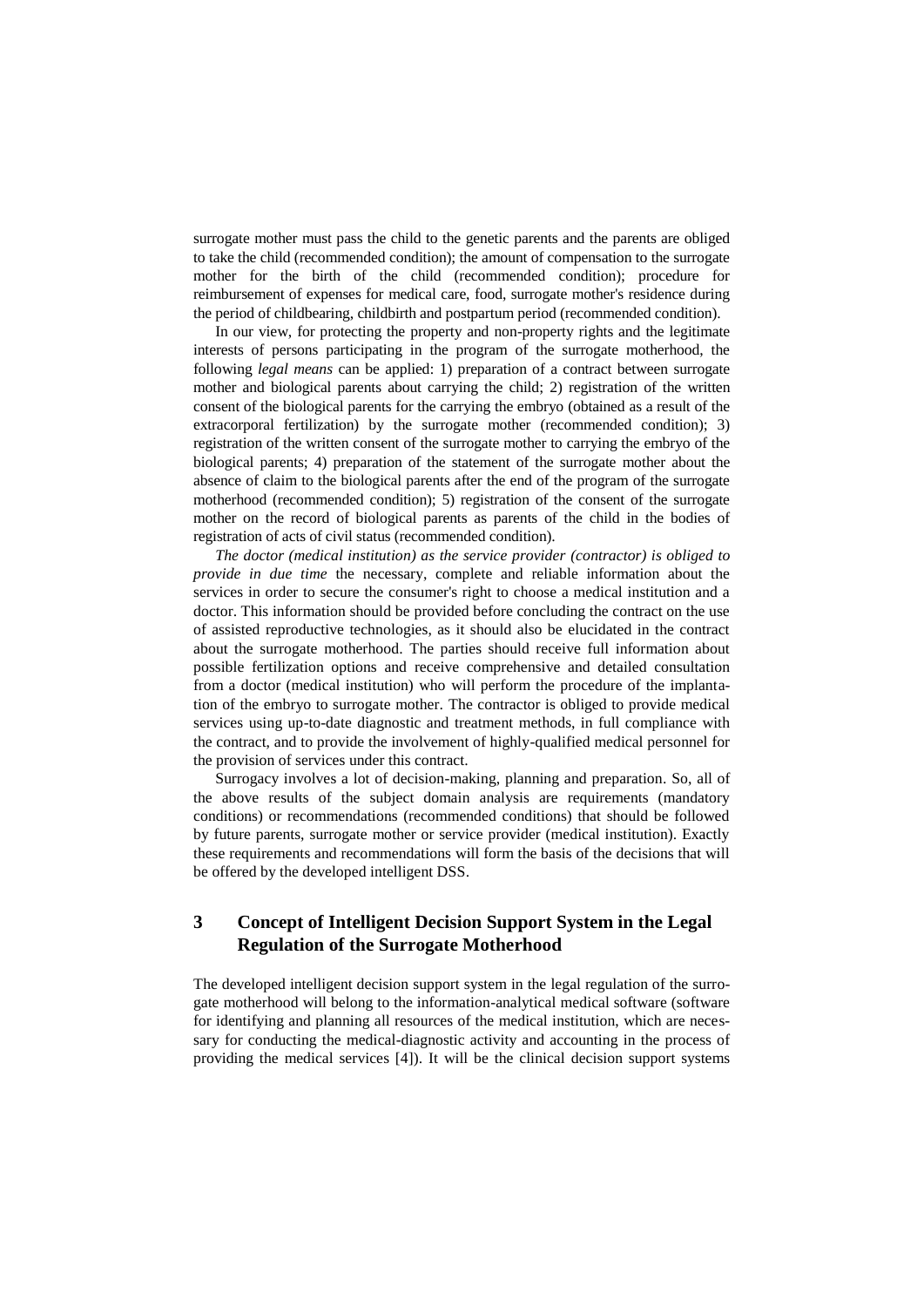(CDSS), i.e. the computer systems designed to influence clinician decision making about individual patients when these decisions are made. It could prevent duty breaches, assist in documenting medical procedures, help avert the need for litigation, and helping lawyers perform due diligence and research.

In [19, 20], the ontological approach to assessing the sufficiency of information in the software requirements specifications was developed. We apply the developed approach to assess the sufficiency of information for conducting the procedure of the surrogate motherhood, taking into account the above requirements and recommendations, that should be followed by future parents, surrogate mother, and/or service provider (medical institution).

Then *the process of assessing the sufficiency of the information for conducting the surrogate motherhood procedure* consists of:

- 1. analysis of the preparatory documentation for surrogate motherhood and identification of the requirements and/or recommendations, that were not satisfied by future parents, surrogate mother or service provider (medical institution); the easiest way to do this – is by comparing the real ontologies that will be developed for each individual case with base (ideal) ontologies;
- 2. calculation of numerical assessments of the level of sufficiency of information for conducting the surrogate motherhood procedure  $-$  as the ratio of the number of satisfied requirements to the number of mandatory requirements and the ratio of the number of satisfied recommendations to the total number of recommendations – by the formulas:

$$
D_{req} = (q \text{sreq/q} \cdot r \cdot 100\%,
$$
 (1)

where  $q<sub>q</sub>$  – the number of satisfying requirements, qnreq – the number of mandatory requirements;

$$
D_{\text{rec}} = (q \text{spec/qnrec})^* 100\%,\tag{2}
$$

where qsrec – the number of satisfying recommendations, qnrec – the total number of recommendations;

3. formation of the conclusion about the sufficiency or insufficiency of information for conducting the surrogate motherhood procedure (with the visualization of what requirements and recommendations are not currently satisfied): compliance with all requirements by future parents, surrogate mother and service provider (medical institution) is necessary, so the value of  $D_{\text{req}}$  must be 100% for decision making about conducting the surrogate motherhood procedure; the interviewed medical law experts agreed that it was sufficient to fulfil at least half of the recommendations, so the value of  $D_{rec}$  must be minimum 50% for decision making about conducting the surrogate motherhood procedure.

Taking into account the described process of assessing the sufficiency of the information for conducting the surrogate motherhood procedure, we developed *the conceptual scheme of intelligent decision support system in the legal regulation of the surrogate motherhood* – Fig. 1.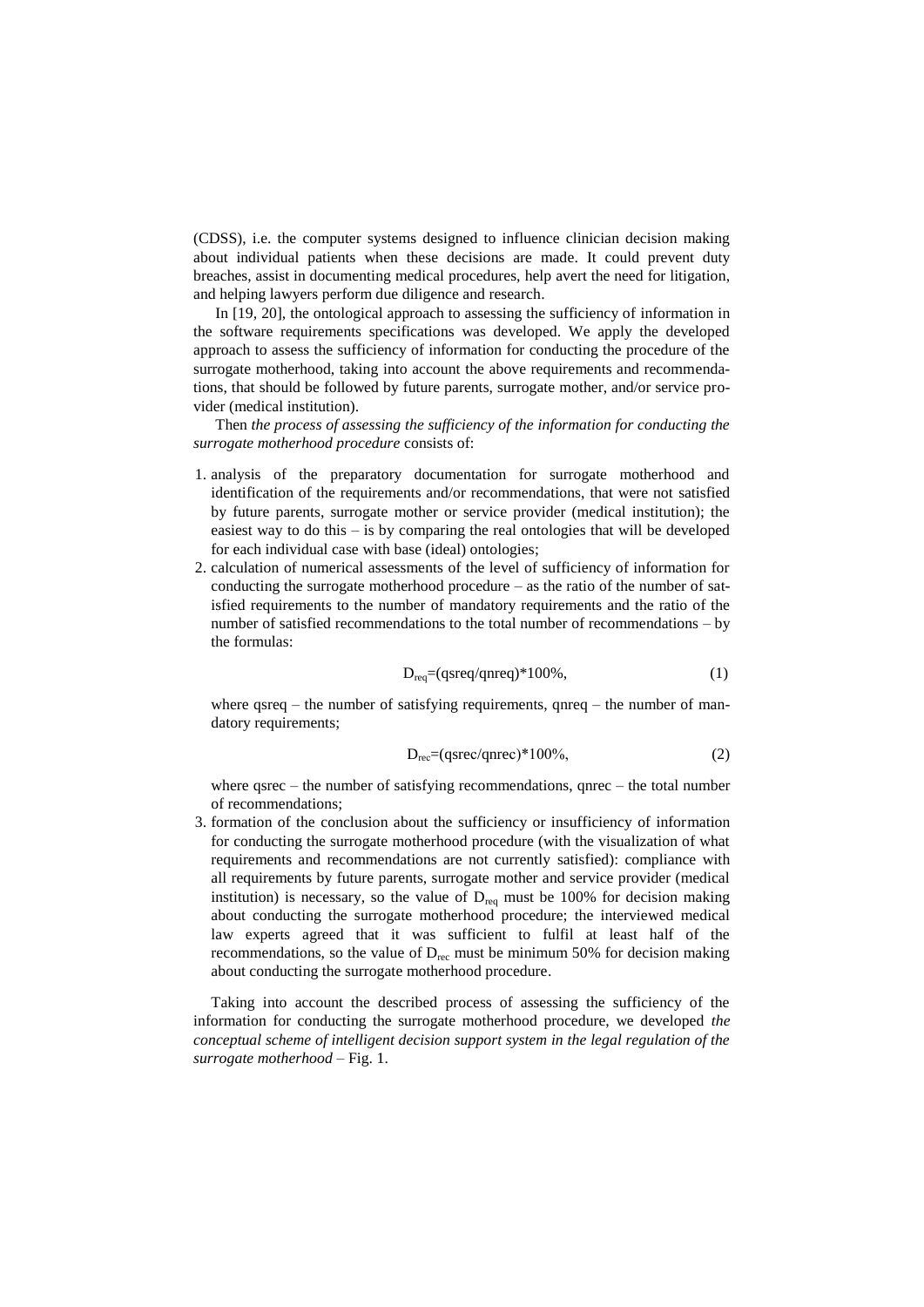

**Fig. 1.** Conceptual scheme of intelligent decision support system in the legal regulation of the surrogate motherhood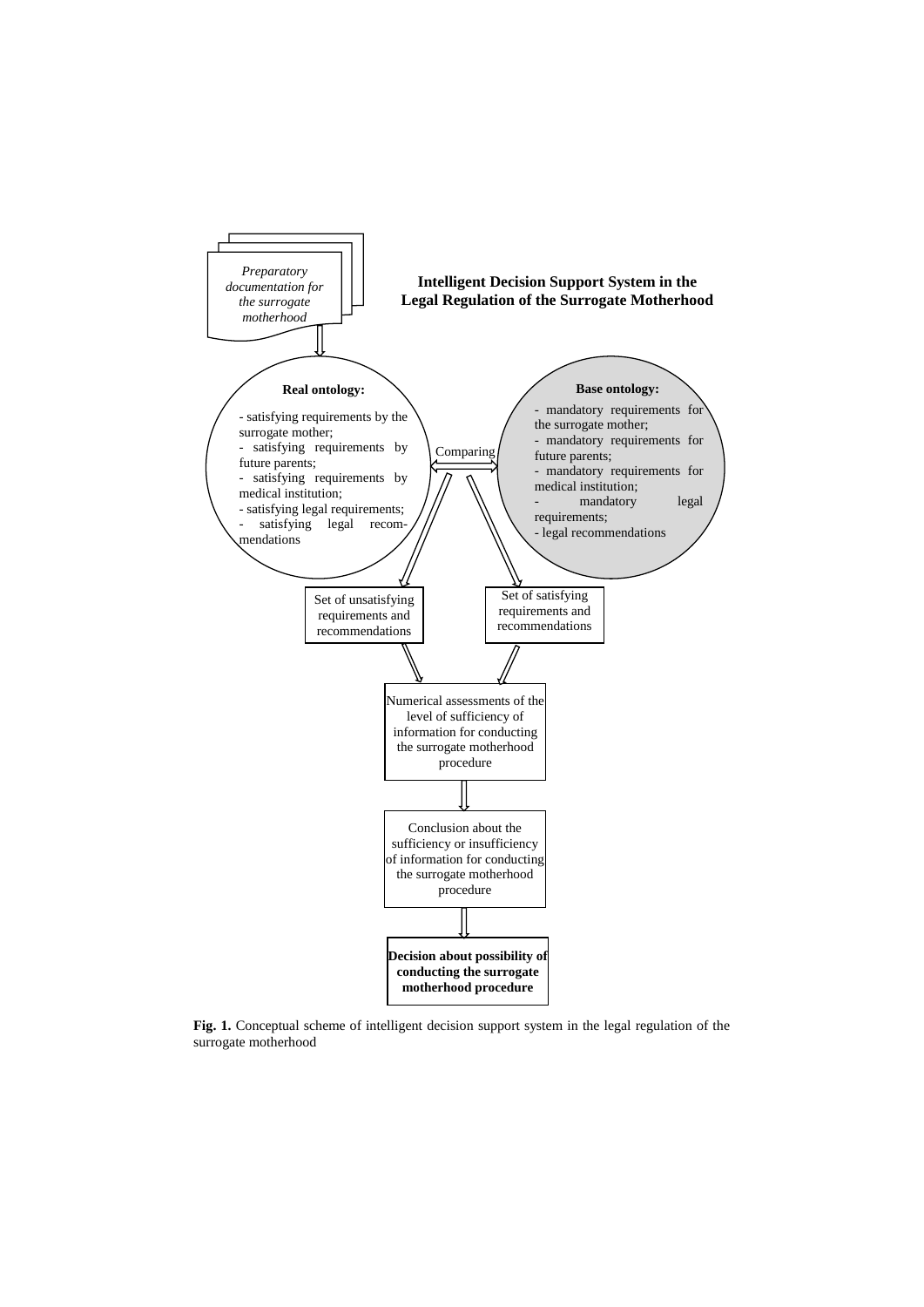## **4 Assessing the Sufficiency of Information for Conducting the Surrogate Motherhood Procedure**

*Preparatory documentation for surrogate motherhood for two families* (which is planned to be conducted by one of the reproductive clinics in Khmelnytskyi) was used to conduct the experiment.

Nowadays, the mandatory requirements for a potential surrogate mother are:

- 1. adult age;
- 2. legal capacity;
- 3. own healthy child;
- 4. voluntary written consent of the surrogate mother;
- 5. absence of medical contraindications to pregnancy and childbirth;
- 6. potential surrogate mother cannot also be an egg donor;
- 7. the obligation of the surrogate mother to comply with all the doctor's instructions;
- 8. the obligation of the surrogate mother to provide information on the state of her health.

The mandatory requirements for potential parents who want to use the services of the surrogate mother are:

- 1. the presence of medical indications for surrogate motherhood genetic parents who conclude such a contract cannot self bear and give birth to a child;
- 2. the spouse (or one of the future parents), in the interests of whom surrogate motherhood is exercised, must have a genetic connection with the child;
- 3. family pairs (future parents) are man and woman (not single-sex marriage);
- 4. the approval of surrogate motherhood by the law of the country, whose citizens order surrogate motherhood;
- 5. legal capacity;
- 6. adult age of both members of the spouse at least 21 years old;
- 7. are not deprived of parental rights or these rights have been renewed;
- 8. were not a party to the surrogate motherhood contract, which was terminated by their fault;
- 9. were not the adoptive parents (guardians, foster parents) of another child, if the adoption was abolished or invalidated because of their fault;
- 10. are not registered or treated in a psychoneurological or narcological dispensary;
- 11. don't abuse of alcoholic beverages or drugs;
- 12. have permanent residence and permanent income;
- 13. don't suffer from diseases, the list of which is approved by the Ministry of Health of Ukraine;
- 14. have not been convicted of crimes against life and health, liberty, honor and dignity, sexual freedom and sexual integrity of a person, against public safety, public order and morality, in the sphere of narcotic drugs, psychotropic substances, their analogues or precursors, or have not a criminal record which has not been cleared or not withdrawn in accordance with the procedure established by law;
- 15. don't require constant third-party care for health reasons;
- 16. are not stateless persons.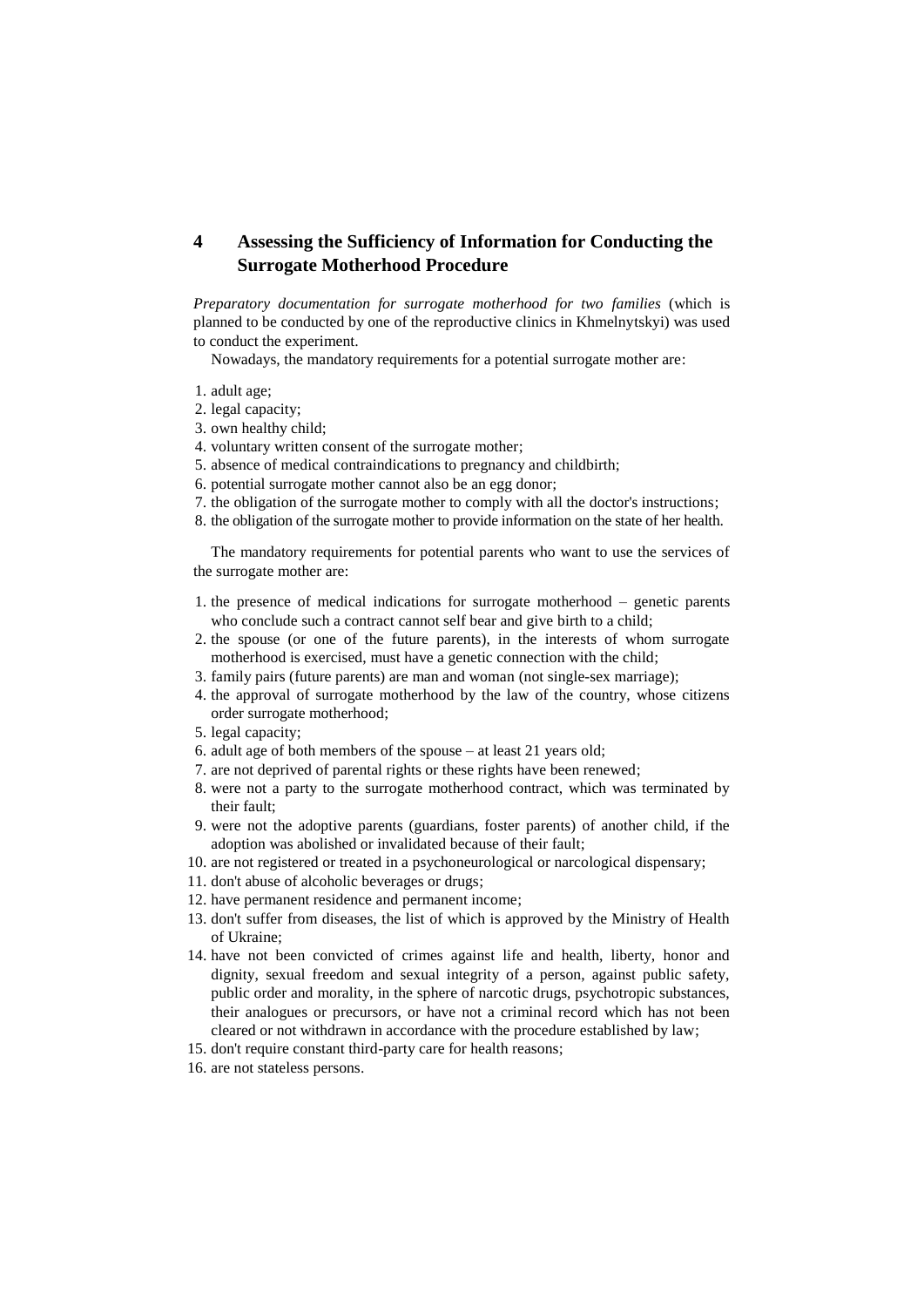The mandatory requirements for a potential service provider (medical institution) are the following requirements:

- 1. providing the necessary, complete and reliable information about the services;
- 2. time of providing the information about the services before concluding the contract on the use of assisted reproductive technologies;
- 3. providing the full information about possible fertilization options;
- 4. providing the comprehensive and detailed consultation from a doctor (medical institution) who will perform the procedure of the implantation of the embryo to surrogate mother;
- 5. providing the medical services using up-to-date diagnostic and treatment methods;
- 6. providing the involvement of highly-qualified medical personnel for the provision of services under this contract.

The mandatory legal requirements are:

- 1. the obligatoriness of concluding the contract about the surrogate motherhood;
- 2. description in the contract of the consequences of not bearing the fetus;
- 3. description in the contract of the consequences of giving birth to a defective child;
- 4. description in the contract of the consequences of giving birth to a child with physical or mental disabilities;
- 5. description in the contract of the consequences of giving birth to a child with congenital anomalies;
- 6. description in the contract of the consequences of stillbirth;
- 7. description in the contract of the procedure in case of birth of twins.

The legal recommendations are:

- 1. registration of the written consent of the biological parents for the carrying the embryo (obtained as a result of the extracorporal fertilization) by the surrogate mother;
- 2. preparation of the statement of the surrogate mother about the absence of claim to the biological parents after the end of the program of the surrogate motherhood;
- 3. registration of the consent of the surrogate mother on the record of biological parents as parents of the child in the bodies of registration of acts of civil status;
- 4. determination (in the contract) of the place of residence of the surrogate mother during the period of childbearing;
- 5. determination (in the contract) of the period during which the surrogate mother must pass the child to the genetic parents and the parents are obliged to take the child;
- 6. determintation (in the contract) of the amount of compensation to the surrogate mother for the birth of the child;
- 7. determintation (in the contract) of the procedure for reimbursement of expenses for medical care, food, surrogate mother's residence during the period of childbearing, childbirth and postpartum period.

The analysis of the preparatory documentation of the *first potential procedure of surrogate motherhood* showed that service of the surrogate motherhood is sought to be ordered by a man and woman who are Italian nationals (but Italian law prohibits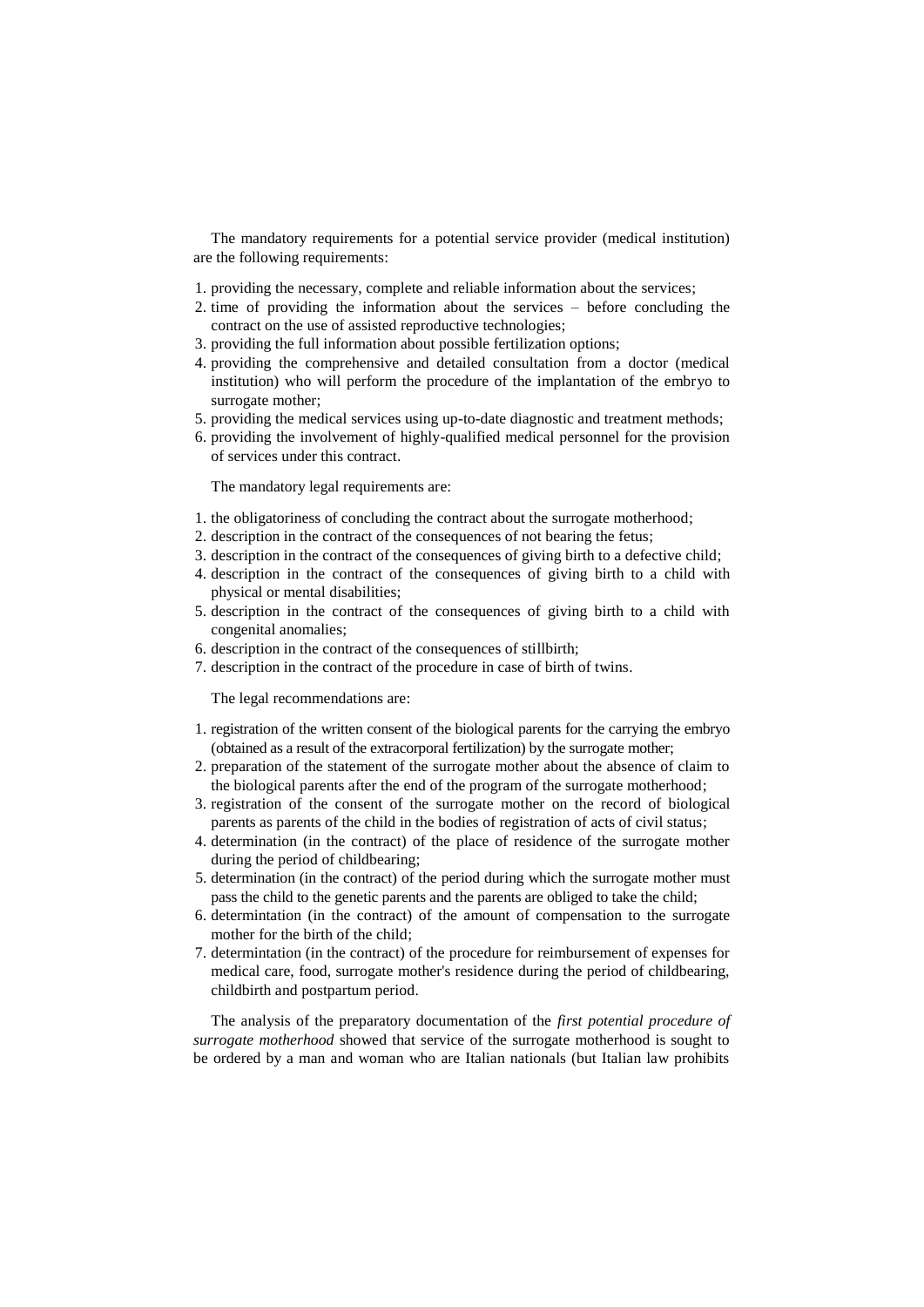surrogate motherhood). The couple independently selected a surrogate mother who turned out to be a minor citizen of Ukraine. In addition, a careful examination of the couple revealed that they can conceive on their own, bear and give birth to a child. Therefore, 3 mandatory requirements (from 37 existing) have not been satisfied. Regarding legal recommendations, then all 7 recommendations were satisfied.

The numerical assessments of the level of sufficiency of information for conducting the surrogate motherhood procedure – by formulas  $(1)$  and  $(2)$  – are:

$$
D_{\text{req}\_1} = (34/37)^* 100\% = 91,9\%,\tag{3}
$$

$$
D_{\text{rec }1} = (7/7)^* 100\% = 100\% \tag{4}
$$

Intelligent DSS concluded that there is insufficient information for conducting the surrogate motherhood (the value D<sub>req</sub> should be 100%), so this *system recommended conclusion to the lawyers and doctors that surrogate motherhood is not possible in this case*.

The analysis of the preparatory documentation of the *second potential procedure of surrogate motherhood* showed that in the contract about the surrogate motherhood there are no points about the place of residence of the surrogate mother during the period of childbearing, about period during which the surrogate mother must pass the child to the genetic parents and the parents are obliged to take the child, and about the amount of compensation to the surrogate mother for the birth of the child. Therefore, 3 legal recommendations (from 7 existing) have not been satisfied. Regarding mandatory requirements, then all 37 requirements were satisfied.

The numerical assessments of the level of sufficiency of information for conducting the surrogate motherhood procedure – by formulas (1) and (2) – are:

$$
D_{\text{req}\_2} = (37/37)^* 100\% = 100\%,\tag{5}
$$

$$
D_{\text{rec }2} = (4/7)^* 100\% = 57,1\% \tag{6}
$$

Intelligent DSS concluded that there is sufficient information for conducting the surrogate motherhood (the values  $D_{req} = 100\%$ ,  $D_{rec} > 50\%$ ), so this *system recommended conclusion to the lawyers and doctors that surrogate motherhood is possible in this case*.

Thus, the proposed intelligent DSS provides to lawyers and doctors of reproductive medicine clinics the possibility to make an informed and legally correct decision about the possibility or impossibility of conducting the surrogate motherhood procedure, taking into account all currently existing requirements and recommendations for this procedure.

#### **5 Conclusions**

Today in Ukraine there is an urgent problem of informatization of the health care sector by the development of medical software, the successful implementation of which is critically important for improving the efficiency of the work of the said industry. Even more important is the development of multidisciplinary medical software, in particular, software for medical law domain.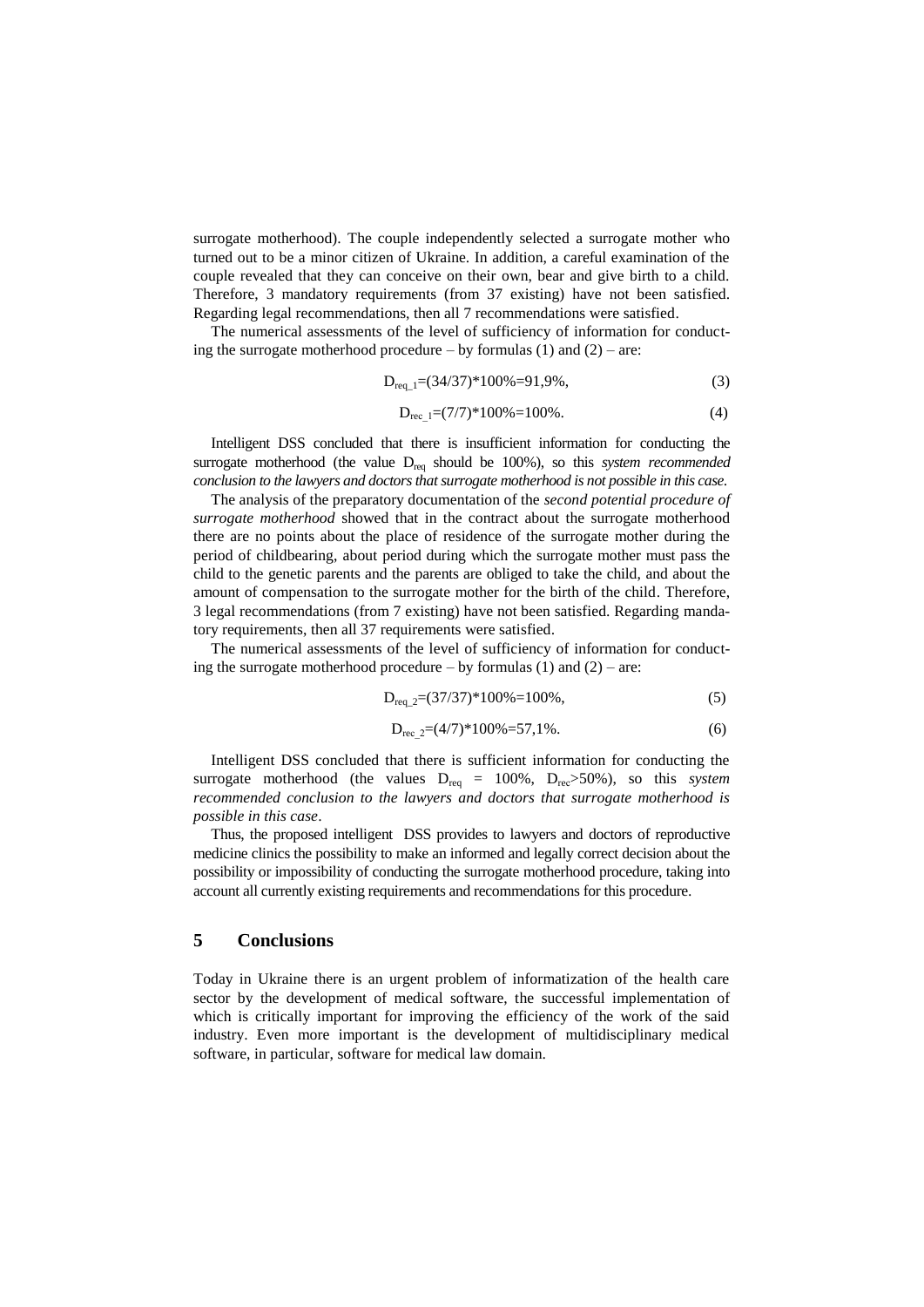The conducted analysis of known DSS in the medical law domain showed that they don't solve the problem of decision support regarding the possibility or impossibility of surrogate motherhood procedure, although this paper proves the urgency and importance of such a problem.

The article describes the process of assessing the sufficiency of information for conducting the surrogate motherhood procedure and develops the conceptual scheme of the intelligent DSS in the legal regulation of the surrogate motherhood.

The proposed intelligent DSS provides: 1) a numerical assessment of the level of sufficiency of information for conducting the surrogate motherhood procedure; 2) a conclusion on the sufficiency or insufficiency of the information for conducting the surrogate motherhood procedure; 3) a list of requirements and/or recommendations, which have to be satisfied (if possible) for conducting the surrogate motherhood procedure; 4) reasonable and legally correct decision on the possibility or impossibility of conducting the surrogate motherhood procedure, taking into account absolutely all existing requirements and recommendations for carrying out this procedure.

In addition to the above, the advantages of the proposed intelligent DSS also are: 1) doctors and/or lawyers of reproductive medicine clinics cannot miss any requirement or recommendation; 2) providing a list of requirements and recommendations that should be guided by doctors and lawyers of reproductive medicine clinics in preparation for surrogate motherhood procedure; 3) easy expansion of the system – if necessary, it is very easy to add new or remove unnecessary requirements and/or recommendations.

Of course, the benefits of offered by the intelligent DSS will only be provided by during its conscious use - if there are a careful examination of all documents and facts, providing truthful information by doctors and lawyers on the basis of processed documents, serious attitude to the surrogate motherhood procedure and preparation for it.

The future work of authors will dedicate to: 1) development of base (ideal) ontology – on the basis of defined mandatory requirements and legal recommendations; 2) estimating the weights of the requirements and the legal recommendations, since not all requirements, as well as all recommendations, are equally important; 3) development of the weighted base (ideal) ontology – on the basis of defined requirements and recommendations taking into account their weights; 4) implementation of the described intelligent DSS in the legal regulation of the surrogate motherhood – implementation of the automated decision-making on the possibility or impossibility of conducting the surrogate motherhood procedure, which consists of automated gathering of information, automated bypassing of the base and the weighted base ontologies, formation of real ontology, calculation of numerical assessments, and formation of the conclusion of sufficiency or insufficiency of the information for conducting the surrogate motherhood procedure.

#### **References**

1. Order of the Ministry of Health "On Approval of the Procedure for the Use of Assisted Reproductive Technologies in Ukraine No. 787 of 09.09.2013". Official Journal of Ukraine. 82, 446 (2013).